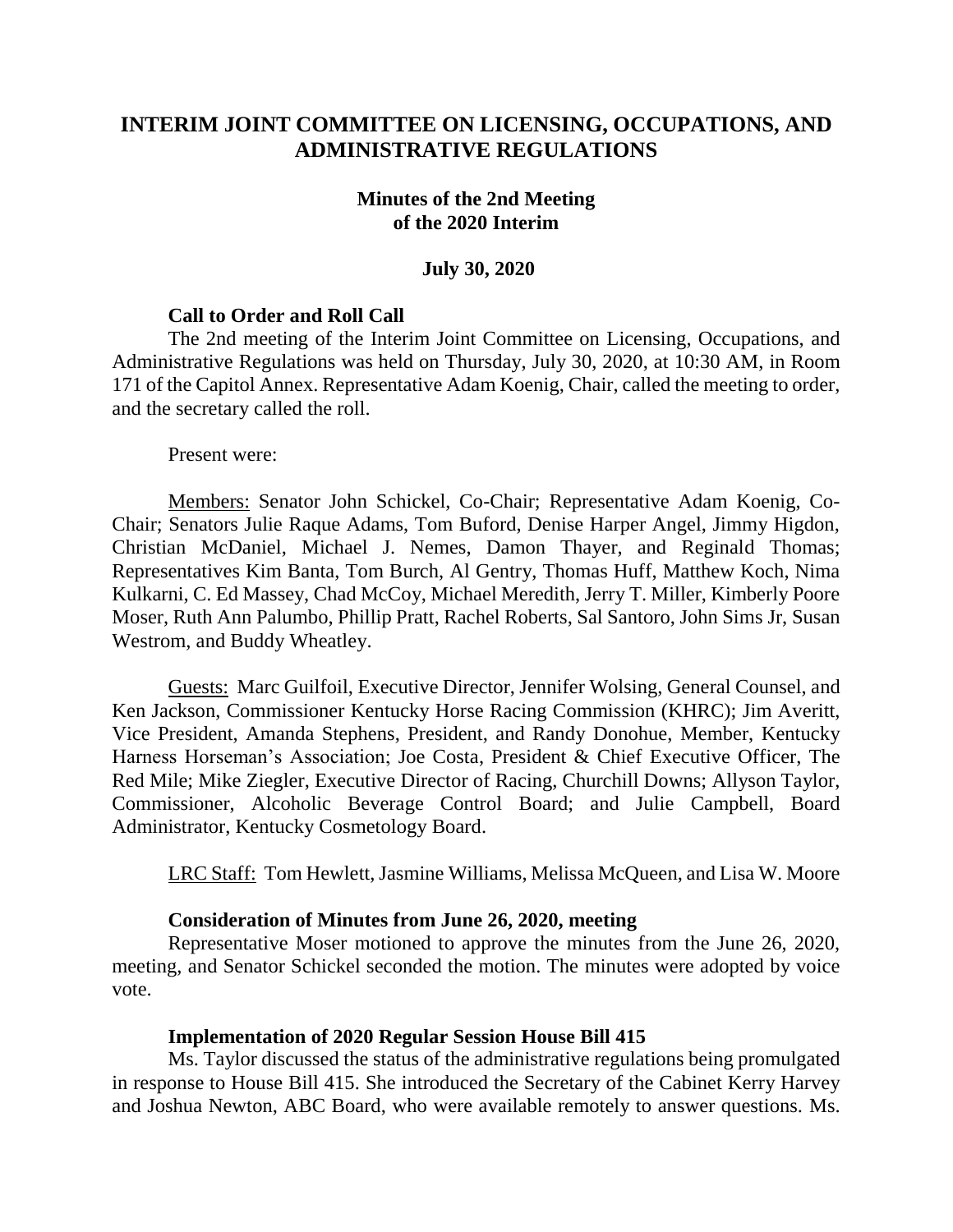Taylor noted that three goals were used as the basis for drafting the regulations. The ABC Board did not have a preconceived agenda. The three primary goals were to implement legislative intent, respect the three-tier system, and ensure that the Kentucky producers and suppliers are on the same footing with out-of-state producers and suppliers. She said it is important that all entities follow Kentucky law.

Ms. Taylor said all stakeholders were consulted before the drafting of the administrative regulations. She said conference calls were held with local and national associations, including the United States Distillers and the Wine Institute. She noted the ABC Board is willing to make changes to the regulations as public comments are accepted.

Responding to a question from Chairman Koenig, Ms. Taylor said the timeline is on schedule for promulgation of the regulations. LRC staff said they should be on the agenda for the Administrative Regulations Committee October 2020 meeting. She said final adoption will depend on how many public comments there are and how extensive the changes are. The computer system will be functional to apply for the licenses as soon as the regulation is approved.

Senator Higdon said his constituents have concerns that there is language contained in the administrative regulations that would allow out-of-state wholesalers and distributors the ability to ship products into Kentucky, and this was not the legislative intent. Chairman Koenig said the ABC Board is open to making additional changes and listening to input. Senator Higdon reiterated that out-of-state distributors do not need to be included.

Senator Raque Adams said she is hearing concern that out-of-state importers will be included in the regulation language, and she cautioned against this. Chairman Koenig said questions should be about process and not specific language at this time.

Senator Thayer said House Bill 415 was the most important bill the Kentucky General Assembly passed last session. He noted revenue streams are important for the bourbon industry right now as they have been hit hard by the Covid-19 pandemic and rioting in our downtown cities. He encouraged the ABC Board to follow the statute and legislative intent when finalizing the regulations.

Senator Thomas said he is a member of the Administrative Regulations Subcommittee and looks forward to hearing the administrative regulations at the October meeting.

## **Agency Amendment to 201 KAR 12:030 on Military Reciprocity**

Julie Campbell, KCB Board Administrator, explained the amendment to 201 KAR 12:030. Representative Koch made the motion to accept the agency amendment, and Senator Schickel seconded the motion. Motion carried by voice vote and the amendment was adopted.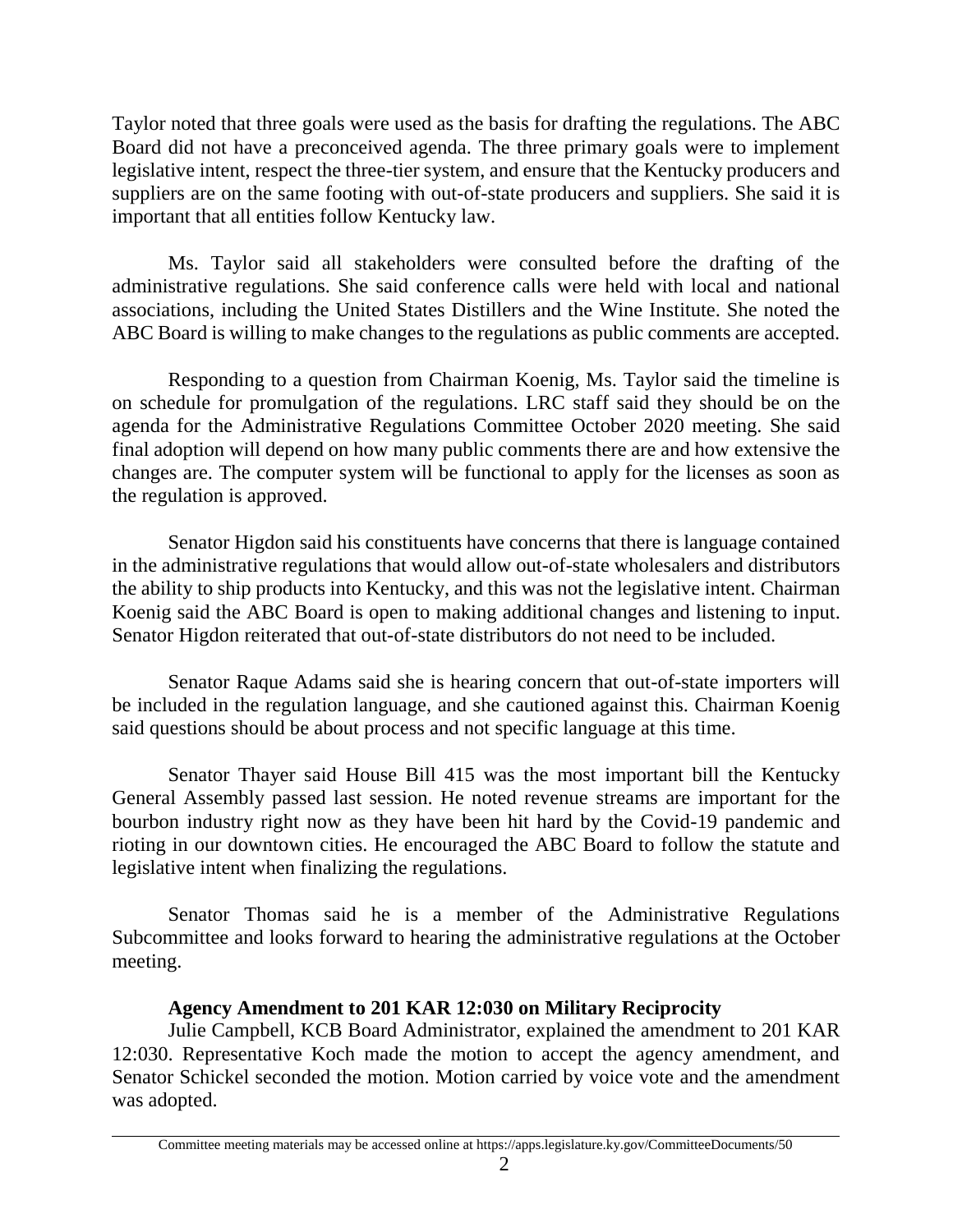## **Kentucky Horse Racing Commission**

Marc Guilfoil, KHRC Executive Director, and Jennifer Wolsing, KHRC General Counsel, explained the administrative regulations. Ms. Wolsing said the KHRC is seeking approval for numerous proposed regulatory amendments, all of which passed 8-0 at the racing commission in December of 2019, and passed unanimously at the Administrative Regulations Subcommittee meeting in June of 2020 with no deficiencies. She said the regulations are seeking to establish a new Harness Horseman's Association called the Kentucky Harness Association (KHA).

Ms. Wolsing said Kentucky stands on the brink of substantial improvements to its standard bred industry. The Red Mile, Churchill Downs, and Keeneland have collectively spent over \$250 million in physical plants to help build a Standardbred circuit. Currently, the commission only allows for one harness horseman's association, the Kentucky Harness Horseman's Association (KHHA). The KHHA has been in place for over 40 years, but during this time the industry has become much more diverse in its population base. The commission believes that the industry could benefit from having additional representation to ensure that all groups are represented across Standardbred racing. This precedent and its benefits are particularly evident in the Thoroughbred industry.

Ken Jackson, KHRC Commissioner and owner of Kentuckiana Farms, said harness racing is in a really good position. He noted Churchill, Keeneland, and the Red Mile, in collaboration, have put over a quarter of a billion dollars in harness racing. This is unprecedented anywhere else in the world, and this type of investment needs to be protected. Three racetracks should never be allowed to fail again in Kentucky.

Joe Costa, President and Chief Executive Officer, The Red Mile, said he is supportive of the KHRC decision to allow for the formation of an additional horseman's organization with the regulation change. It is important to help the industry grow and allows for more voices and greater representation in the industry.

Mike Ziegler, Executive Director of Racing, Churchill Downs, said Churchill is supportive of the regulations as well. He is excited about the success of the sport in the future.

Senator Thayer said he has had the pleasure of working with the harness industry since 2005, when the Breeder's Incentive fund was passed. He said the business is strong and he has friends on both sides of the issue. He noted friction and competition is good for all industries and is supportive of the regulations.

Responding to a question from Representative Miller regarding problems in the Standardbred racing industry, Mr. Jackson said the regulation will allow another organization to potentially advocate for the industry and enter into agreements with the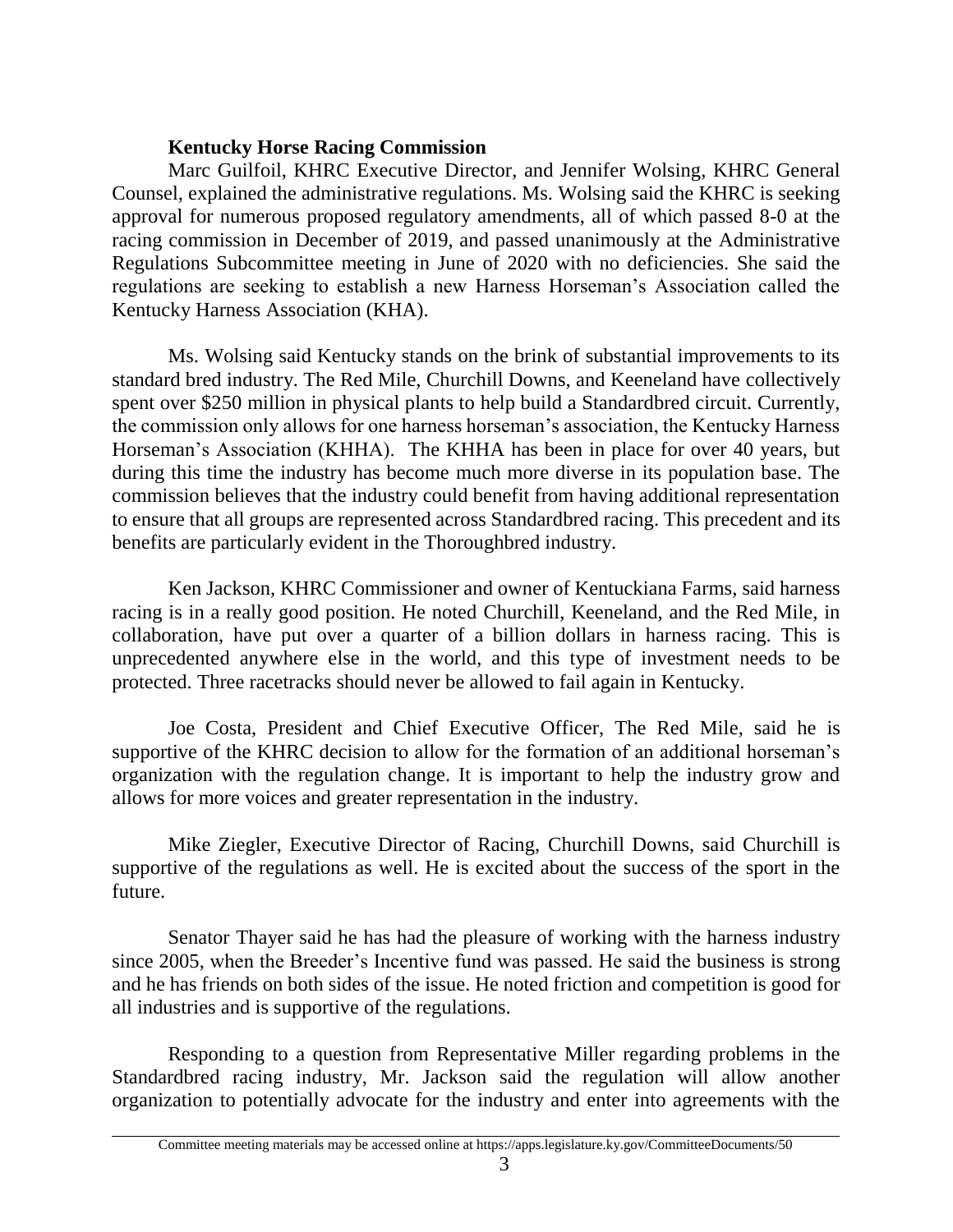racing associations. It also allows a representative for that organization to sit on an advisory committee that decides how funds should be spent and distributed for the betterment of the entire industry. He noted that the new organization helps to better prepare for the future and to ensure purse funding is spent the proper way to advance the racing and breeding industry.

Responding to questions from Senator Higdon regarding transparency, Ms. Wolsing said there is representation of the harness industry on the KHRC. Senator Higdon said his constituent, Mr. Jim Averitt, Vice President, Kentucky Harness Horseman's Association (KHHA), did not feel the KHRC posted the regulation on the agenda prior to the meeting in a transparent manner. He said there was no notification to their organization that notified them that another group was being formed in direct competition with their efforts.

Ms. Wolsing explained the process of the KHRC for notification of meetings and agenda items. She said there was a public notice and comment period and a public meeting where people could voice concerns or positive comments, and they accepted written comments. The KHRC sent out a statement of consideration to people who had requested this through open records. She also noted their subcommittee meeting was open to the public as well so she felt like the KHRC had provided ample notice of the regulations.

Responding to a question from Representative Burch, Ms. Wolsing said comments were solicited from racing associations on the regulations about any needed amendments to the language. Representative Burch believes all the interested parties need more time to work together and iron out their differences. Mr. Jackson said the KHHA is opposed because they do not want any other group to have input on the industry but themselves. He encourages members of the KHHA to get involved with the new organization. It will be run professionally, and will foster the growth of the harness industry. He noted it is time for change, and the thoroughbred industry has embraced having more than one organization call the shots.

Chairman Koenig said the regulations followed the correct process. They will go into the effect at the end of the meeting instead of waiting for the 90-day time period.

Representative Westrom said she is very concerned that the new Kentucky Harness Association is operating with no social media contacts, no website or by-laws, and no membership list. She said three people representing the harness industry is not enough to protect its interests, and she does not like division in an industry.

Chairman Koenig allowed testimony for opposition to the regulations. Mr. Averitt, Vice-President, Ms. Amanda Stephens, President, KHHA, and Mr. Randy Donohue, member, KHHA, testified that they are in strong opposition to the regulations being proposed by the KHRC. Mr. Averitt alleged that Mr. Jackson had a majority of the votes already in place before the meeting started and insisted the KHHA did not receive a formal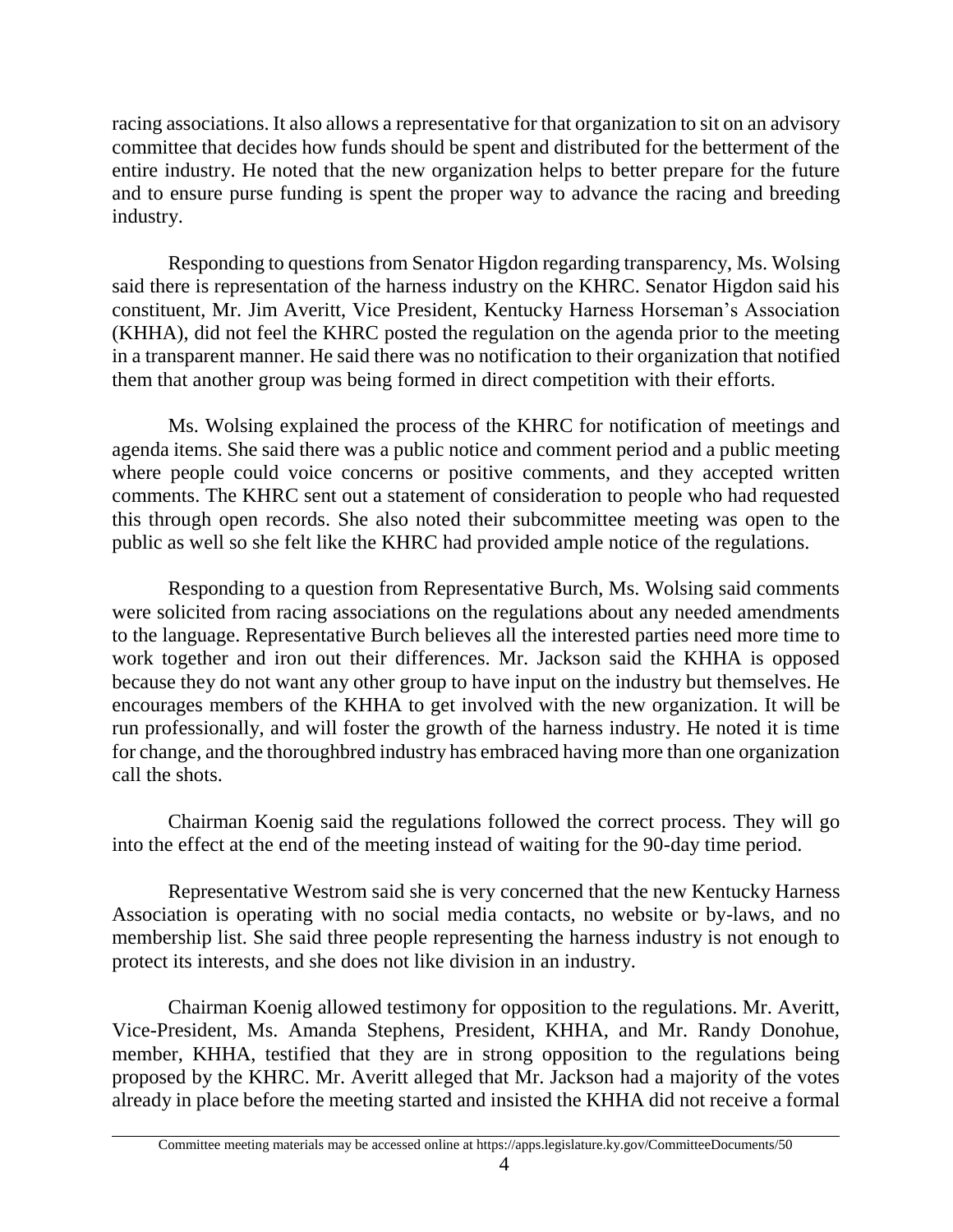notice that the new association was being created and would be in direct competition with KHHA. The changes would allow the KHA to negotiate with the race tracks and serve on an advisory panel that helps to determine how millions of tax payer dollars are spent within the Standardbred industry.

Responding to a question from Chairman Koenig, Mr. Averitt said he does not believe the KHRC violated the open meeting records law. He does believe there was not appropriate due process, and that the Thoroughbred industry is not in support, as previously stated in the meeting. He asked Chairman Koenig to distribute a letter to the members. The Chairman allowed for one letter to be distributed but denied the second letter as he had not reviewed the document.

Mr. Averitt stressed to the committee that the proposed changes only benefit the tracks (Red Mile and Churchill Downs) at the expense of thousands of rank and file horsemen. It would allow the racetracks to pit the two competing associations against each other, which would result in a financial race to the bottom for the horsemen.

Mr. Donohue asked if there were criticisms or complaints of the KHHA. He said it is of utmost importance to keep the historical racing dollars in Kentucky. It is not in the best interest of Kentucky to write a blank check to the state's program as the money tends to go out-of-state. A blank check to a group that is unknown can be problematic. Ms. Stephens added that the KHA's group of three representatives is not representative of diversity of the industry.

Senator Thayer said that Mr. Averitt's testimony is offensive and he owes an apology to the committee members. The administrative regulations have followed the correct process and the timeline is even more inclusive to public comments now that the review period has increased from 30 to 90 days.

Senator Higdon said the Averitt family is a well-known harness racing family who are well respected in his district. He said their concerns are valid and they feel the hearing was in name only and the vote was taken by the KHRC without full notice and disclosure to all interested parties.

Responding to a question from Senator Thomas, Mr. Averitt said the KHHA will lose money due to this change and creation of a new organization. Senator Thomas said business competition is good for the industry.

Responding to a question from Representative Westrom, Mr. Averitt said that the KHHA will not be able to work with the KHA for the good of the industry. Ms. Stephens said the KHHA should have been formally contacted before the KHA was created.

With no further business before the committee, the meeting adjourned at 11:50 AM.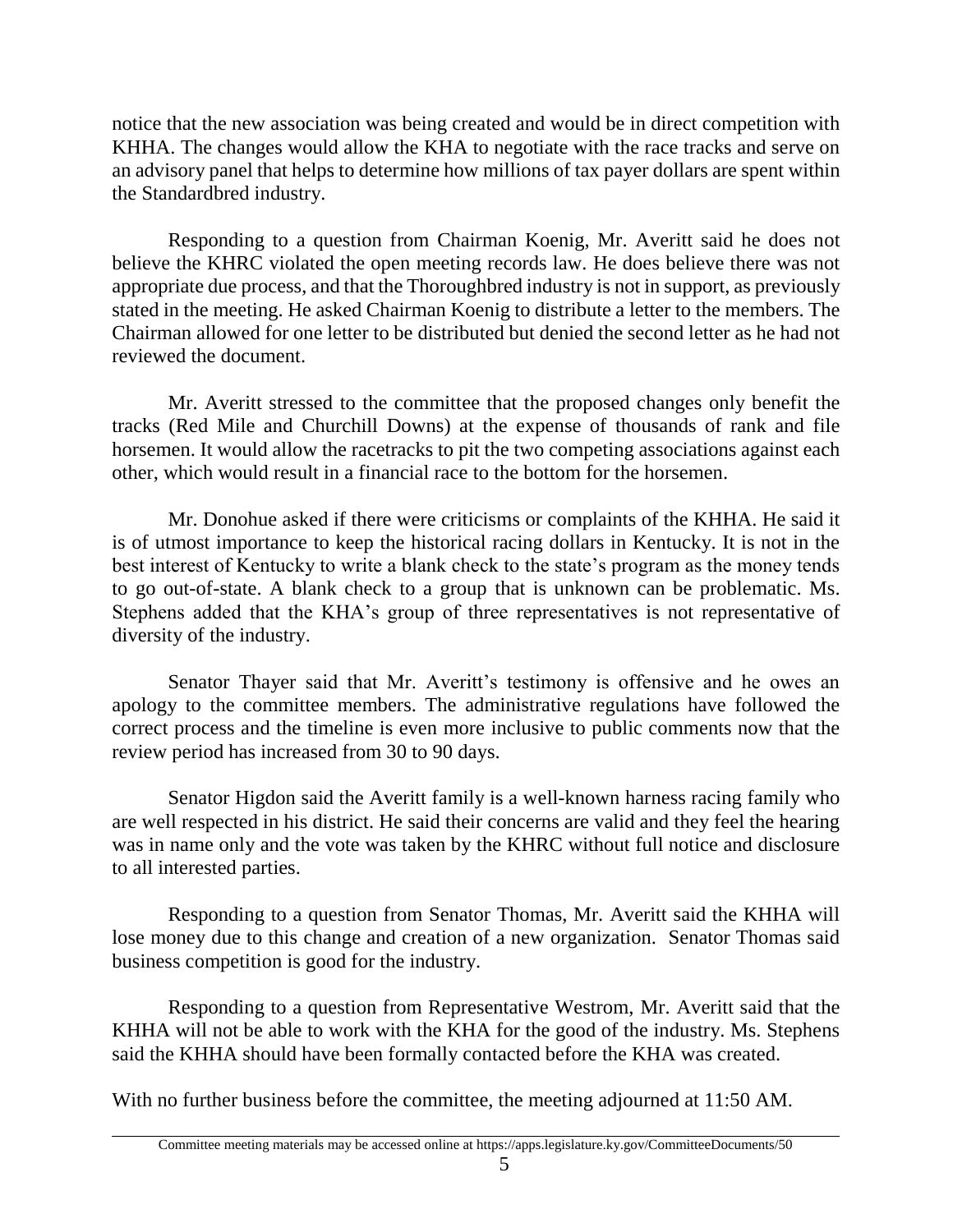Committee meeting materials may be accessed online at https://apps.legislature.ky.gov/CommitteeDocuments/50